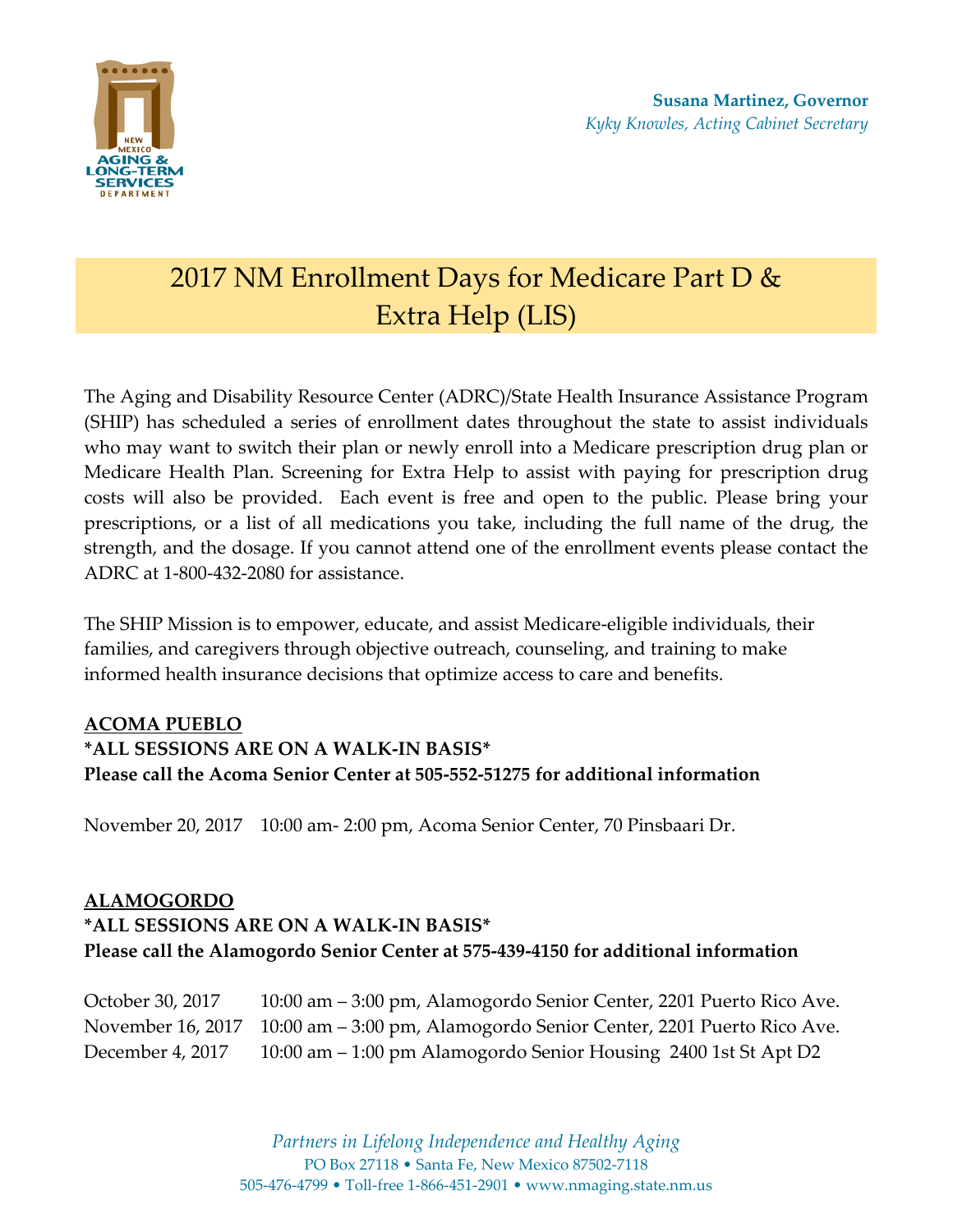# **ALBUQUERQUE \*ALL SESSIONS ARE ON A WALK-IN BASIS\* Please call 505-383-3919 for additional information**

| October 16, 2017  | 9:00 am - 3:00 pm, Barelas Senior Center, 714 7th St. SW               |
|-------------------|------------------------------------------------------------------------|
| October 17, 2017  | 9:00 am - 2:00 pm, AARP Information Center, 1930 Juan Tabo NE Suite J  |
| October 18, 2017  | 9:00 am - 2:00 pm, ECHO, 300 Menaul NW Suite. 226                      |
| October 19, 2017  | 9:00 am - 4:00 pm, North Domingo Baca Multigenerational Center, 7521   |
|                   | Carmel Dr. NE                                                          |
| October 23, 2017  | 9:00 am - 1:00 pm, Highland Senior Center, 131 Monroe NE               |
| October 26, 2017  | 9:00 am - 2:00 pm, Manzano Mesa Multigenerational Center, 501          |
|                   | Elizabeth St. SE                                                       |
| October 27, 2017  | 12:00 pm - 4:30 pm, Bear Canyon Senior Center, 4645 Pitt St. NE        |
| November 1, 2017  | 9:00 am - 2:00 pm, North Valley Senior Center, 3825 4th St. NW         |
| November 6, 2017  | 9:00 am - 3:00 pm, Los Volcanoes Senior Center, 6500 Los Volcanes NW   |
| November 9, 2017  | 9:00 am - 2:00 pm, AARP Information Center, 1930 Juan Tabo NE Suite J  |
| November 13, 2017 | 8:30 am - 12:00 pm AHEPA 501 - III Apartments, 6620 Bluewater Rd.      |
|                   | <b>NW</b>                                                              |
| November 13, 2017 | 1:00 am - 4:30 pm AHEPA 501 - I Apartments, 6800 Los Volcanes Rd.      |
|                   | <b>NW</b>                                                              |
| November 15, 2017 | 8:00 am - 11:30 pm Palo Duro Senior Center, 5221 Palo Duro Ave. NE     |
| November 16, 2017 | 9:00 am - 4:00 pm, North Domingo Baca Multigenerational Center, 7521   |
|                   | Carmel Dr. NE                                                          |
| November 20, 2017 | 9:00 am - 2:00 pm, North Valley Senior Center, 3825 4th St. NW         |
| November 22, 2017 | 9:00 am - 1:00 pm, Highland Senior Center, 131 Monroe NE               |
| November 22, 2017 | 2:00 am - 4:30 pm Ed Romero Terrance Apartment, 8100 Central Ave. NE   |
| November 30, 2017 | 8:30 am - 12:00 pm, La Resolana Apartments, 1025 Chelwood Park Blvd.   |
|                   | <b>NE</b>                                                              |
| November 30, 2017 | 1:00 pm – 4:00 pm Brentwood Apartment, 6302 Harper Pl. NE.             |
| December 4, 2017  | 9:00 am - 2:00 pm, South Valley Multipurpose Senior, 2008 Larrazolo SW |
| December 6, 2017  | 9:00 am - 3:00 pm, Barelas Senior Center, 714 7th St. SW               |
| December 7, 2017  | 8:30 am - 12:00 pm, Solar Villa Apartment, 1135 Texas St. NE           |
| December 7, 2017  | 1:00 am - 4:00 pm, Rio Vista Apartments, 770 Juan Tabo Blvd. NE        |

### **ANTHONY**

# **\*ALL SESSIONS ARE ON A WALK-IN BASIS\* Please call the Anthony Library at 575-882-3059 for additional information**

October 27<sup>,</sup> 2017 City of Anthony Library, 750 Landers Anthony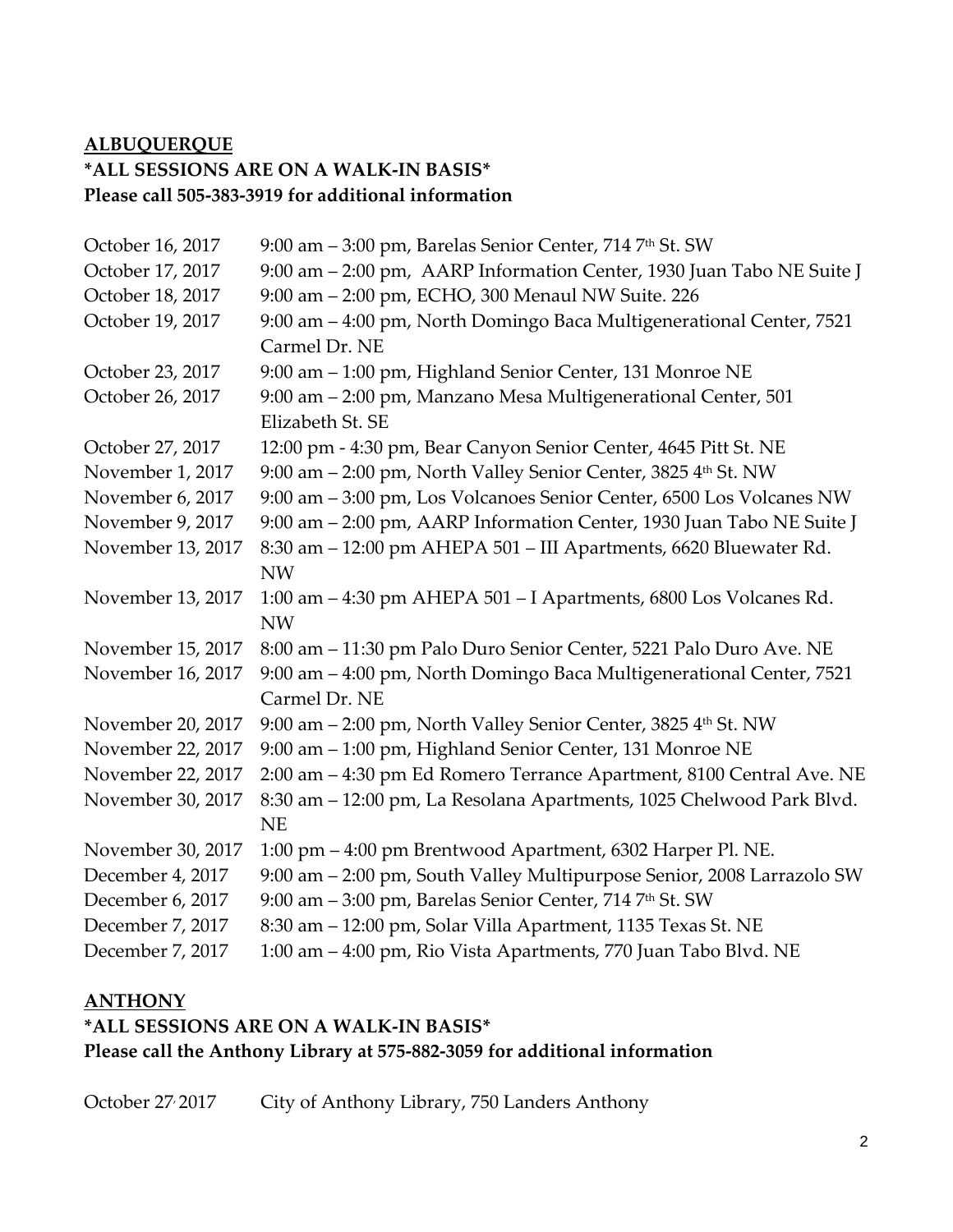### **ARTESIA**

# **\*ALL SESSIONS ARE ON A WALK-IN BASIS\* Please call the Artesia Senior Center at 575-746-4113 for additional information Please call the Artesia Meal Site at 575-746-4113 for additional information**

October 24, 2017 10:00 am – 3:00 pm, City of Artesia Senior Center, 202 W. Chisum Ave. November 1, 2017 10:00 am – 3:00 pm, Artesia Meal Site, 1313 Gilchrist

# **AZTEC**

# **\*ALL SESSIONS ARE ON A WALK-IN BASIS\* Please call the Aztec Senior Center at 505-334-2881 for additional information**

October 16, 2017 10:00 am – 2:00 pm, Aztec Senior Center, 101 S. Park Ave.

### **BELEN**

# **\*ALL SESSIONS ARE ON A WALK-IN BASIS\* Please call 505-383-3919 for additional information**

| November 2, 2017 | 8:30 am – 1:30 pm, Del Rio Senior, 351 Rio Communities  |
|------------------|---------------------------------------------------------|
| October 25, 2017 | 9:00 am – 3:00 pm, Belen Senior Center, 715 S. Main St. |

### **BERNALILLO**

**\*ALL SESSIONS ARE ON A WALK-IN BASIS\* Please call 505-383-3919 for additional information**

November 17, 2017 10:00 am – 3:00 pm, Bernalillo Senior Center, 255 B Camino del Pueblo

### **BLOOMFIELD**

### **\*ALL SESSIONS ARE ON A WALK-IN BASIS\* Please call 505-632-8351 for additional information**

October 17, 2017 10:00 am- 3:00 pm, Bloomfield Senior Center, 124 W Ash Ave.

### **BLANCO**

# **\*ALL SESSIONS ARE ON A WALK-IN BASIS\* Please call the Blanco Senior Center at 505-632-9146 for additional information** October 18, 2017 10:00 am- 2:00 pm, Blanco Senior Center, 7338 US HWY 64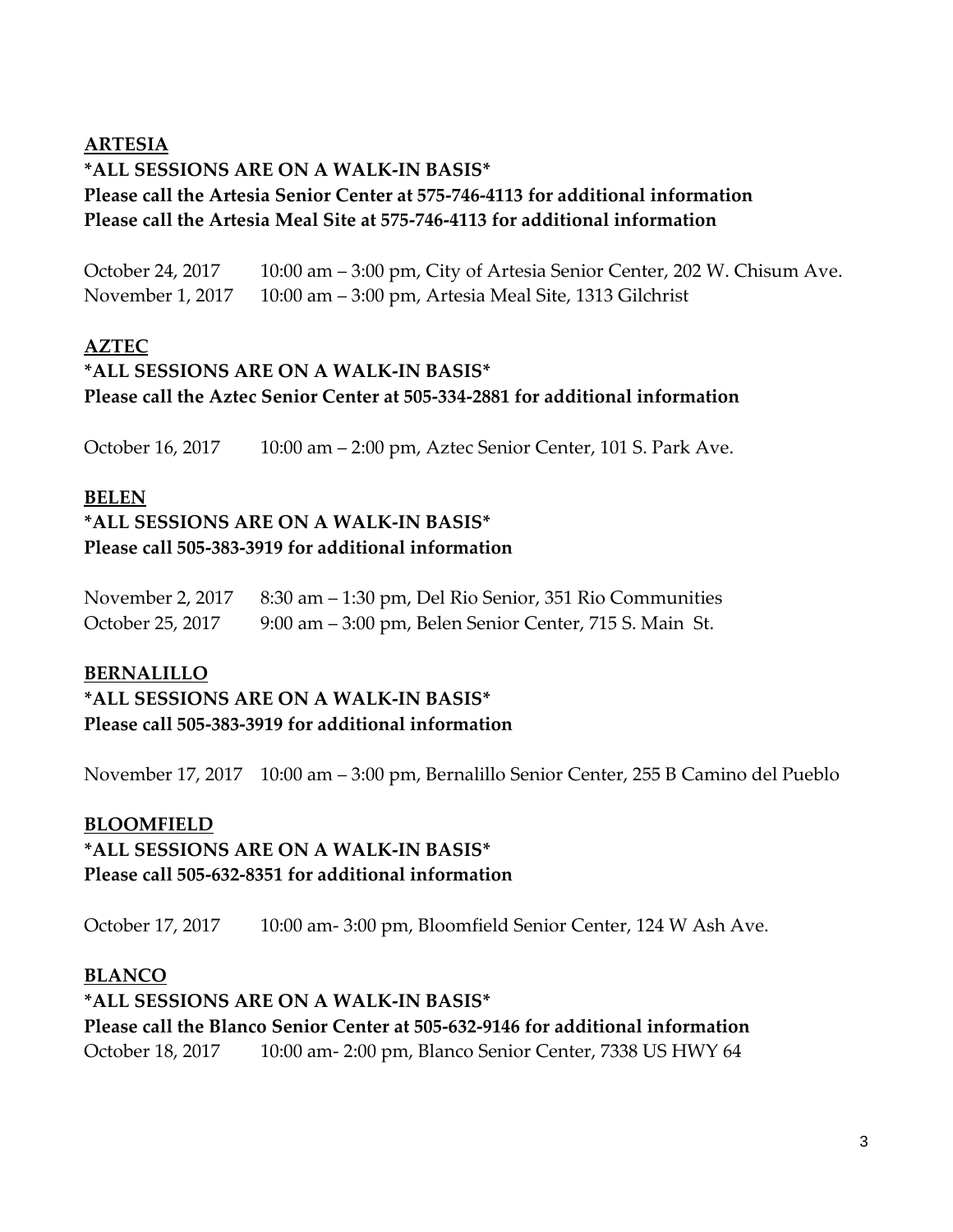# **BOSQUE FARMS \*ALL SESSIONS ARE ON A WALK-IN BASIS\* Please call 505-383-3919 for additional information**

November 8, 2017 9:00 am – 3:00 pm, Bosque Farms Community Center, 950 N. Bosque Loop

### **CAPITAN**

# **\*ALL SESSIONS ARE ON A WALK-IN BASIS\* Please call the Capitan Senior Center at 575-354-2640 for additional information**

October 23, 2017 10:00 am- 3:00 pm, Capitan Senior Center, 115 Tiger Dr.

### **CARLSBAD**

### **\*ALL SESSIONS ARE ON A WALK-IN BASIS\***

**Please call the San Jose Senior Center at 575-885-1402 for additional information Please call the Carlsbad Senior Center at 575-234-3331 for additional information**

| October 25, 2017 | 10:00 am-3:00 pm, San Jose Senior Center, 2814 San Jose Blvd.  |
|------------------|----------------------------------------------------------------|
| October 26, 2017 | 10:00 am-3:00 pm, San Jose Senior Center, 2814 San Jose Blvd.  |
| November 8, 2017 | 10:00 am- 3:00 pm, Carlsbad Senior Center, 401 N. Canal Street |

### **CARRIZOZO**

**\*ALL SESSIONS ARE ON A WALK-IN BASIS\* Please call the Carrizozo Senior Center at 575-648-2121 for additional information**

October 17, 2017 11:30 am- 3:00 pm, Carrizozo Senior Center, 207 12<sup>th</sup> St.

### **CHAMA**

# **\*ALL SESSIONS ARE ON A WALK-IN BASIS\* Please call the Chama Senior Center at 575-756-2765 for additional information**

October 31, 2017 10:00 am- 2:00 pm, Chama Senior Center, 2449 HWY 84/64

### **CHAMISAL**

# **\*ALL SESSIONS ARE ON A WALK-IN BASIS\* Please call the Chamisal Senior Center at 575-587-2778 for additional information**

November 2, 2017 10:00 am – 2:00 pm Chamisal Senior Center, 272 State Road 76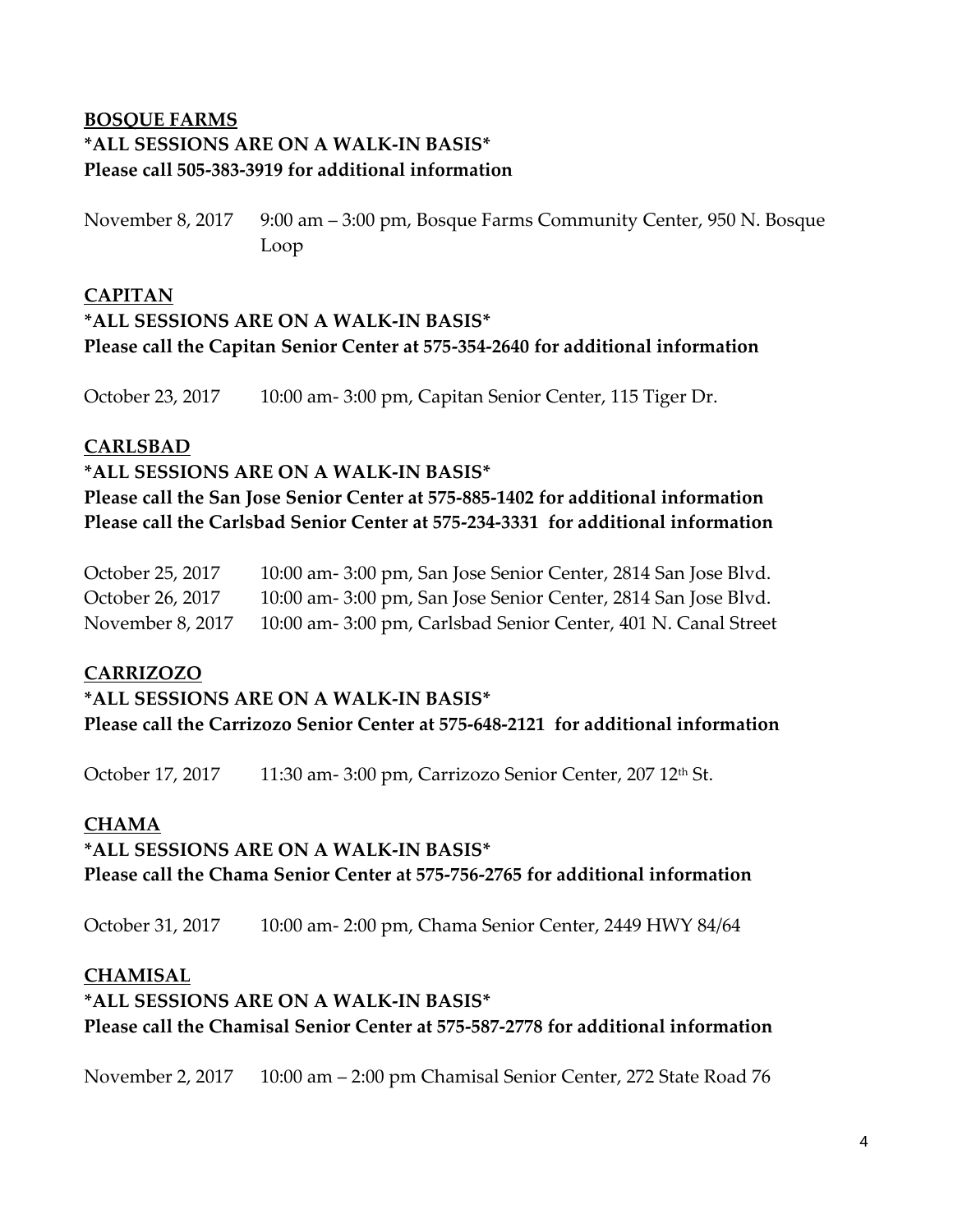# **CLAYTON \*ALL SESSIONS ARE ON A WALK-IN BASIS\* Please call the Clayton Senior Center at 575-374-9840 for additional information**

October 16, 2017 10:30 am – 2:00 pm, Clayton Senior Center, 19 East Broadway

### **CLOUDCROFT**

# **\*ALL SESSIONS ARE ON A WALK-IN BASIS\* Please call the Cloudcroft Senior Center at 575-682-3022 for additional information**

December 5, 2017 10:00 am- 3:00 pm, Cloudcroft Senior Center, 212 Glorieta Ave.

### **CLOVIS**

### **\*ALL SESSIONS ARE ON A WALK-IN BASIS\***

**Please call the La Casa Senior Center at 575-762-8110 for additional information Please call the Baxter Curren Senior Center at 575-762-3631 for additional information Please call the Friendship Senior Center at 575-769-7913 for additional information**

November 14, 2017 10:00 am- 3:00 pm, La Casa Senior Center, 1120 Cameo St. November 28, 2017 10:00 am- 3:00 pm, Baxter Curren Senior Center, 908 Hickory St. November 29, 2017 10:00 am- 3:00 pm, Friendship Senior Center, 901 W. 13<sup>th</sup> St.

### **COCHITI PUEBLO**

# **\*ALL SESSIONS ARE ON A WALK-IN BASIS\* Please call the Cochiti Elder Program at 505-465-3133 for additional information**

December 6, 2017 10:00 am- 3:00 pm, Cochiti Elder Program, 260 Cochiti St.

# **COYOTE**

### **\*ALL SESSIONS ARE ON A WALK-IN BASIS\* Please call for additional information- 575-638-9112**

November 2, 2017 10:00 am- 2:00 pm, Coyote Senior Center, Forest Rd. 309, HS#70 November 6, 2017 10:00 am- 2:00 pm, Coyote Senior Center, Forest Rd. 309, HS#70

### **CUBA**

# **\*ALL SESSIONS ARE ON A WALK-IN BASIS\***

### **Please call for additional information- 575-289-3510**

October 19, 2017 10:00 am- 2:00 pm- Cuba Senior Center, 16 Cordova St. #A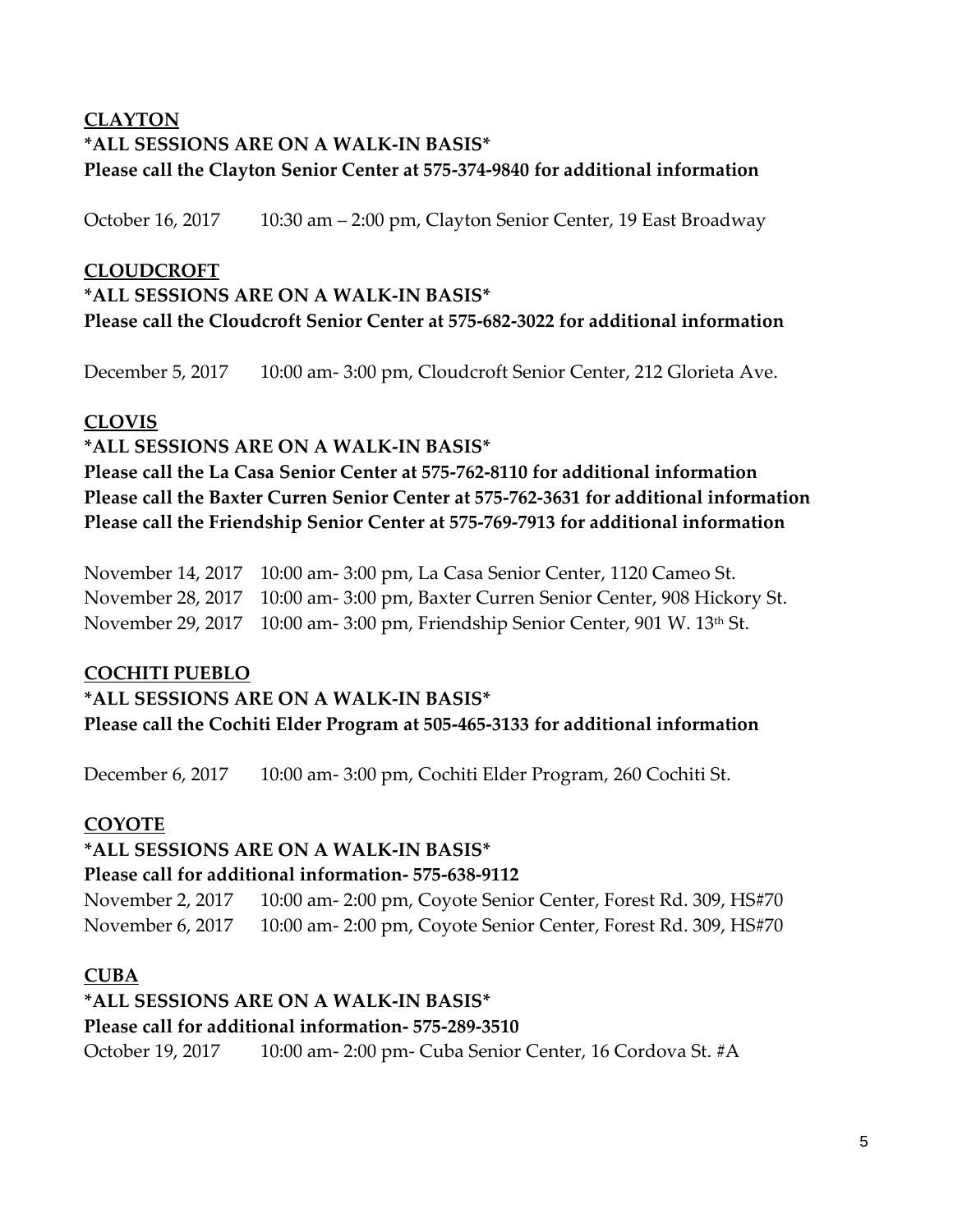### **DEMING**

### **\*ALL SESSIONS ARE ON A WALK-IN BASIS\***

### **Please call the Deming Senior Center at 575-546-8823 for additional information Please call Senior Housing at 575-494-5658 for additional information**

October 19, 2017 10:00 am – 3:00 pm, Deming Senior Center, 800 South Granite Street November 2, 2017 10:00 am – 3:00 pm, Deming Senior Center, 800 South Granite Street November 15, 2016 10:00 am – 2:00 pm, Deming Senior Center, 800 South Granite Street November 20, 2016 10:00 am – 3:00 pm, Senior Housing, 1101 Shelly Drive

### **DULCE**

# **\*ALL SESSIONS ARE ON A WALK-IN BASIS\* Please call the Jicarilla Service Unit at 575-759-7208 for additional information**

October 30, 2017 10:00 am- 3:00 pm- Jicarilla Service Unit, 500 North Mundo Rd.

### **EAGLE NEST**

### **\*ALL SESSIONS ARE ON A WALK-IN BASIS\* Please call the Eagle Next Senior Center at 575-377-1344 for additional information**

October 19, 2017 10:00 am – 3:00 pm Eagle Nest Senior Center, 74 N Tom Boy

### **ELDORADO**

### **\*ALL SESSIONS ARE ON A WALK-IN BASIS\* Please call the Eldorado Senior Center at 505-466-7323 for additional information**

November 6, 2017 9:00 am – 3:00 pm Eldorado Senior Center, 16 Avenida Torreon

### **ESPANOLA**

# **\*ALL SESSIONS ARE ON A WALK-IN BASIS\***

### **Please call the Espanola Senior Center at 505-753-4971 for additional information**

November 16, 2017 10:00 am – 2:00 pm Espanola Senior Center, 320 Hunter St

### **ESTANCIA**

### **\*ALL SESSIONS ARE ON A WALK-IN BASIS\***

### **Please call (505) 383-3919 for additional information**

October 31, 2017 9:00 am – 2:00 pm Estancia PMS Senior Services, 305 Highland Ave November 21, 2017 9:00 am – 2:00 pm Estancia PMS Senior Services, 305 Highland Ave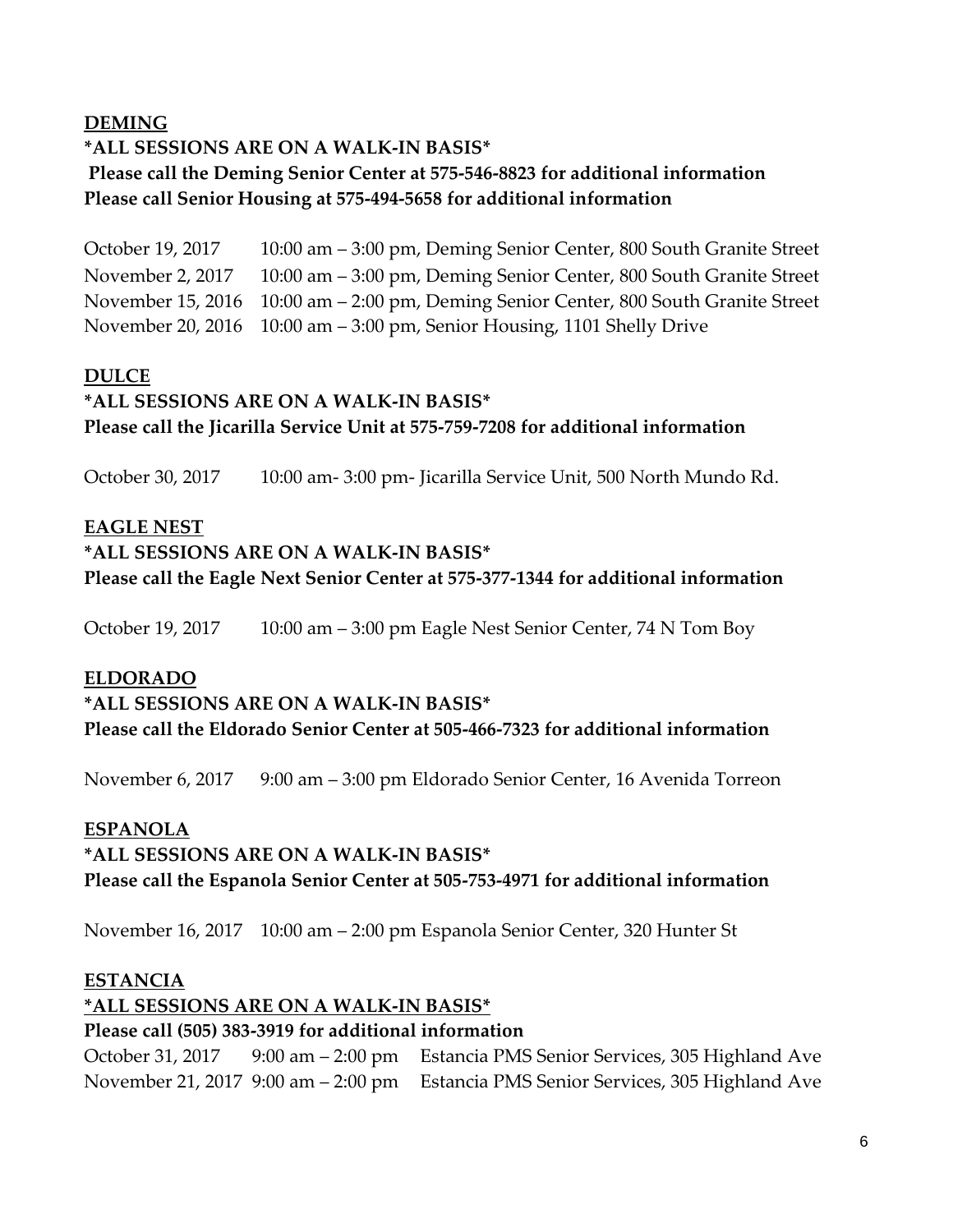### **FARMINGTON**

### **\*ALL SESSIONS ARE ON A WALK-IN BASIS\***

### **Please call the San Juan Center for Independence at 505-566-5827 for additional information Please call the Apple Ridge Apartments at 505-327-0151 for additional information**

| October 24, 2017 | 9:00 am- 4:00 pm- San Juan Center for Independence, 1204 San Juan Blvd.                     |
|------------------|---------------------------------------------------------------------------------------------|
| October 26, 2017 | 9:00 am- 1:00 pm- Apple Ridge Apartments, 1600 Cliffside Dr.                                |
| <b>GALLUP</b>    |                                                                                             |
|                  | *ALL SESSIONS ARE ON A WALK-IN BASIS*                                                       |
|                  | Please call the San Juan Center for Independence at 505-726-2709 for additional information |
|                  | Please call the Gallup Neighborhood Senior Center at 505-722-4740 for additional            |
| information      |                                                                                             |
|                  | Please call the Sunset Hills Apartments at 505-722-6908 for additional information          |
|                  |                                                                                             |

**Please call the Sage Apartments at 505-863-4111 for additional information**

| November 7, 2017 | 10:00 am-3:00 pm, San Juan Center for Independence, 1300 W Maloney                        |
|------------------|-------------------------------------------------------------------------------------------|
|                  | Ave. Ste. 200                                                                             |
|                  | November 13, 2017 10:00 am- 3:00 pm, Gallup Neighborhood Senior Center, 607 N. Fourth St. |
|                  | November 14, 2017 9:00 am- 4:00 pm, Sunset Hills Apartment, 220 Rudy Dr.                  |
|                  | November 15, 2017 9:00 am- 3:00 pm, Sage Apartments, 210 Rudy Dr.                         |

### **GRANTS**

#### **\*ALL SESSIONS ARE ON A WALK-IN BASIS\***

**Please call the Cibola Senior Center at 505-285-3922 for additional information-**

November 16, 2017 9:00 am- 2:00 pm, Cibola Senior Center, 550 Jurassic Ct.

#### **HAGERMAN**

# **\*ALL SESSIONS ARE ON A WALK-IN BASIS\* Please call the Hagerman Joy Center at 575-752-3236 for additional information**

October 19, 2017 9:30 am- 3:00 pm, Hagerman Joy Center, 503 E. Argyle St.

### **HOBBS**

# **\*ALL SESSIONS ARE ON A WALK-IN BASIS\* Please call the Hobbs Senior Citizens Center at 575-397-9301 for additional information**

October 30, 2017 10:00 am- 3:00 pm, Hobbs Senior Citizens Center, 200 E. Park St.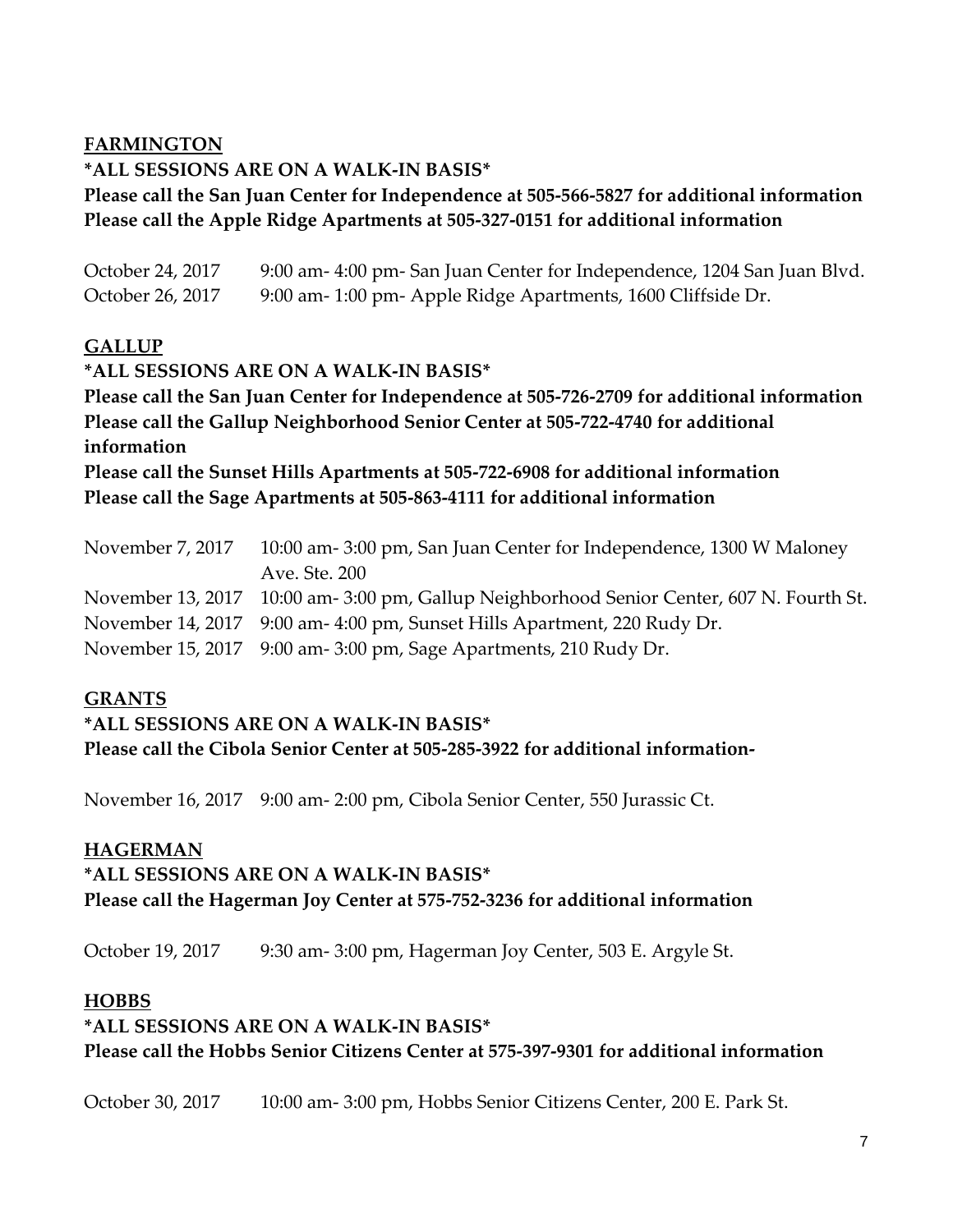### **ISLETA PUEBLO \*ALL SESSIONS ARE ON A WALK-IN BASIS\* Please call the Isleta Elder Center at 505-869-9770 for additional information**

November 21, 2017 9:00 am- 2:00 pm, Isleta Elder Center, 1001 Tribal Rd. 140

# **JAL**

### **\*ALL SESSIONS ARE ON A WALK-IN BASIS\***

### **Please call the Jal Senior Center at 575-395-2245 for additional information**

October 31, 2017 10:00 am- 3:00 pm, Jal Senior Center, 222 S. 2nd St.

### **LAGUNA PUEBLO**

#### **\*ALL SESSIONS ARE ON A WALK-IN BASIS\***

**Please call the Laguna Kawaika Senior Center at 505-552-9072 for additional information**

November 8, 2017 9:00 am- 2:00 pm, Laguna Kawaika Senior Center, #9 Bay Tree Rd.

### **LAS CRUCES**

### **\*ALL SESSIONS ARE ON A WALK-IN BASIS, EXCEPT THOSE MARKED AS APPOINTMENT ONLY\***

**Please call the Las Cruces ALTSD Office at 575-647-2023 for additional information Please call the Benavidez Community Center at 575-545-5185 for additional information regarding sessions at Benavidez Center, Sage Café and the Eastside Senior Center**

| October 16, 2017 | 9:00 am - 4:00 pm, Las Cruces ALTSD Office, 2407 W Picacho           |
|------------------|----------------------------------------------------------------------|
| October 17, 2017 | 9:00 am - 4:00 pm, Las Cruces ALTSD Office , 2407 W Picacho          |
| October 18, 2017 | 9:00 am - 4:00 pm, Benavidez Community Center, 1045 McClure Rd       |
| October 19, 2017 | 9:30 am - 1:30 pm, Sage Café, 6121 Reynolds Drive - Appointment Only |
| October 25, 2017 | 9:30am - 1:30 pm, Benavidez Community Center, 1045 McClure -         |
|                  | <b>Appointment Only</b>                                              |
| October 26, 2017 | 9:00 am – 4:00 pm, Las Cruces ALTSD Office, 2407 W Picacho-          |
| November 1, 2017 | 9:00 am - 4:00 pm, Benavidez Community Center, 1045 McClure          |
| November 7, 2017 | 9:00 am - 4:00 pm, Eastside Senior Center, 310 N Tornillo            |
|                  |                                                                      |
| November 8, 2017 | 9:00 am – 4:00 pm, Las Cruces ALTSD Office, 2407 W Picacho-          |
|                  | <b>Appointment Only</b>                                              |
| November 16th    | 10:00 am - 1:00 pm, Benavidez Community Center, 1045 McClure -       |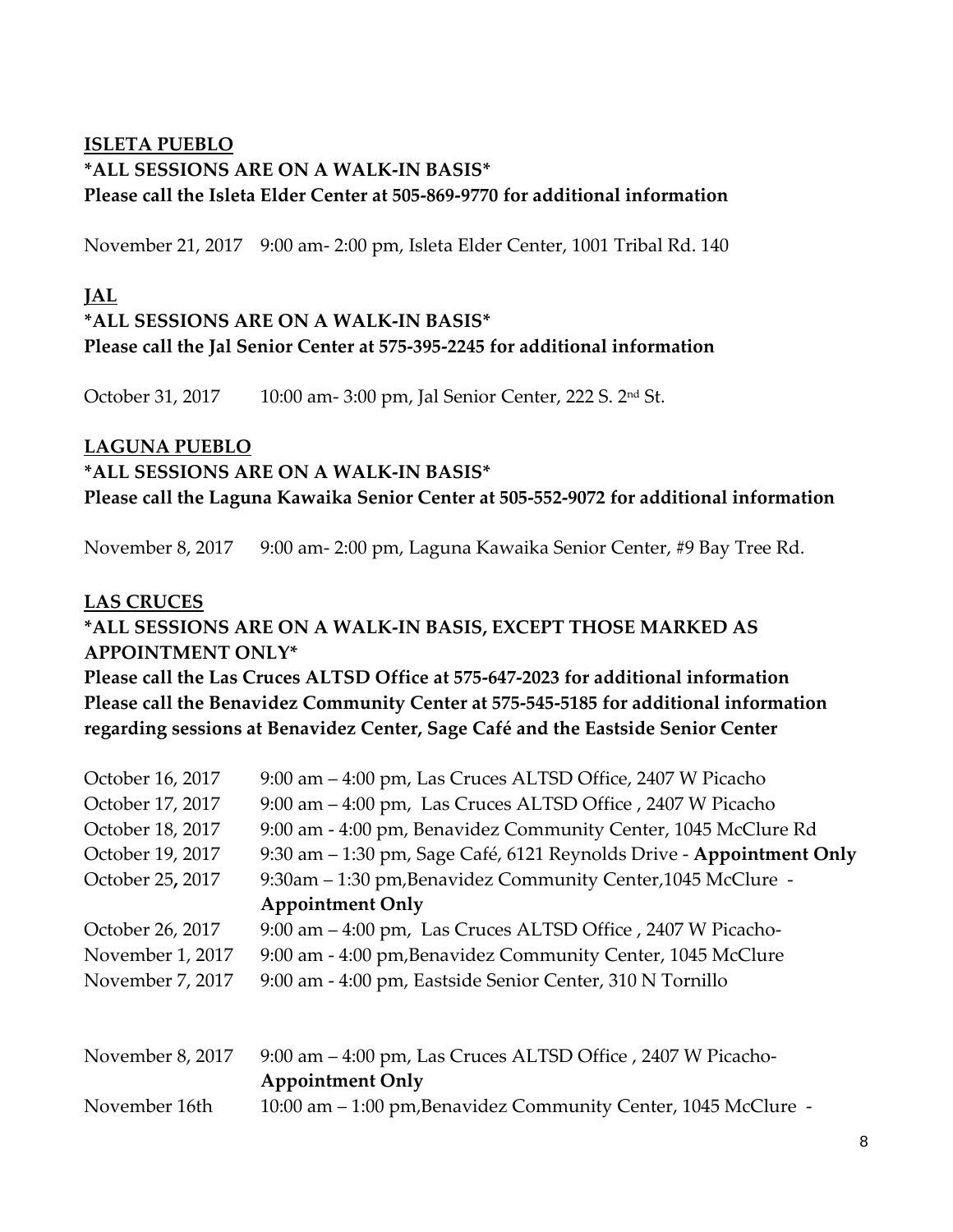### **Appointment Only**

|                  | November 21, 2017 9:00 am - 1:00 pm, Montana Meadows Apartments 201 Montana Ave |
|------------------|---------------------------------------------------------------------------------|
| December 4, 2017 | 10:00 am – 1:00 pm, Benavidez Community Center, 1045 McClure -                  |
|                  | <b>Appointment Only</b>                                                         |
| December 6, 2017 | 9:00 am - 4:00 pm, Benavidez Community Center, 1045 McClure                     |
| December 7, 2017 | 9:00 am - 4:00 pm, Aging & Long-Term Services Office, 2407 W Picacho-           |

#### **LAS VEGAS**

### **\*ALL SESSIONS ARE ON A WALK-IN BASIS\* Please call the Las Vegas Senior Center at 505-425-9139 for additional information**

October 23, 2017 9:00 am – 4:00 pm Las Vegas Senior Center, 500 Sabino St.

#### **LORDSBURG**

**\*ALL SESSIONS ARE ON A WALK-IN BASIS\* Please call the Lordsburg Senior Center at 575-542-9414 for additional information** October 25, 2017 10:00 am – 2:00 pm, Lordsburg Senior Center, 532 Demoss November 14, 2017 10:00 am – 2:00 pm, Lordsburg Senior Center, 532 Demoss

### **LOS ALAMOS**

### **\*ALL SESSIONS ARE ON A WALK-IN BASIS\***

**Please call the Betty Ehart Senior Center at 505-662-8920 for additional information**

November 14, 2017 10:00 am – 2:00 pm Betty Ehart Senior Center, 1101 Bathtub Row

### **LOS LUNAS**

# **\*ALL SESSIONS ARE ON A WALK-IN BASIS\* Please call First Choice Community Healthcare at 505-383-3919 for additional information**

November 29, 2017 9:00 am – 3:00 pm, First Choice Community Healthcare, 145 Don Pasqual NW

### **LOVINGTON**

# **\*ALL SESSIONS ARE ON A WALK-IN BASIS\* Please call the Bill McKibben Senior Center at 575-396-4161 for additional information**

November 6, 2017 10:00 am- 3:00 pm, Bill McKibben Senior Center, 18 W. Avenue F November 13, 2017 10:00 am- 3:00 pm, Bill McKibben Senior Center, 18 W. Avenue F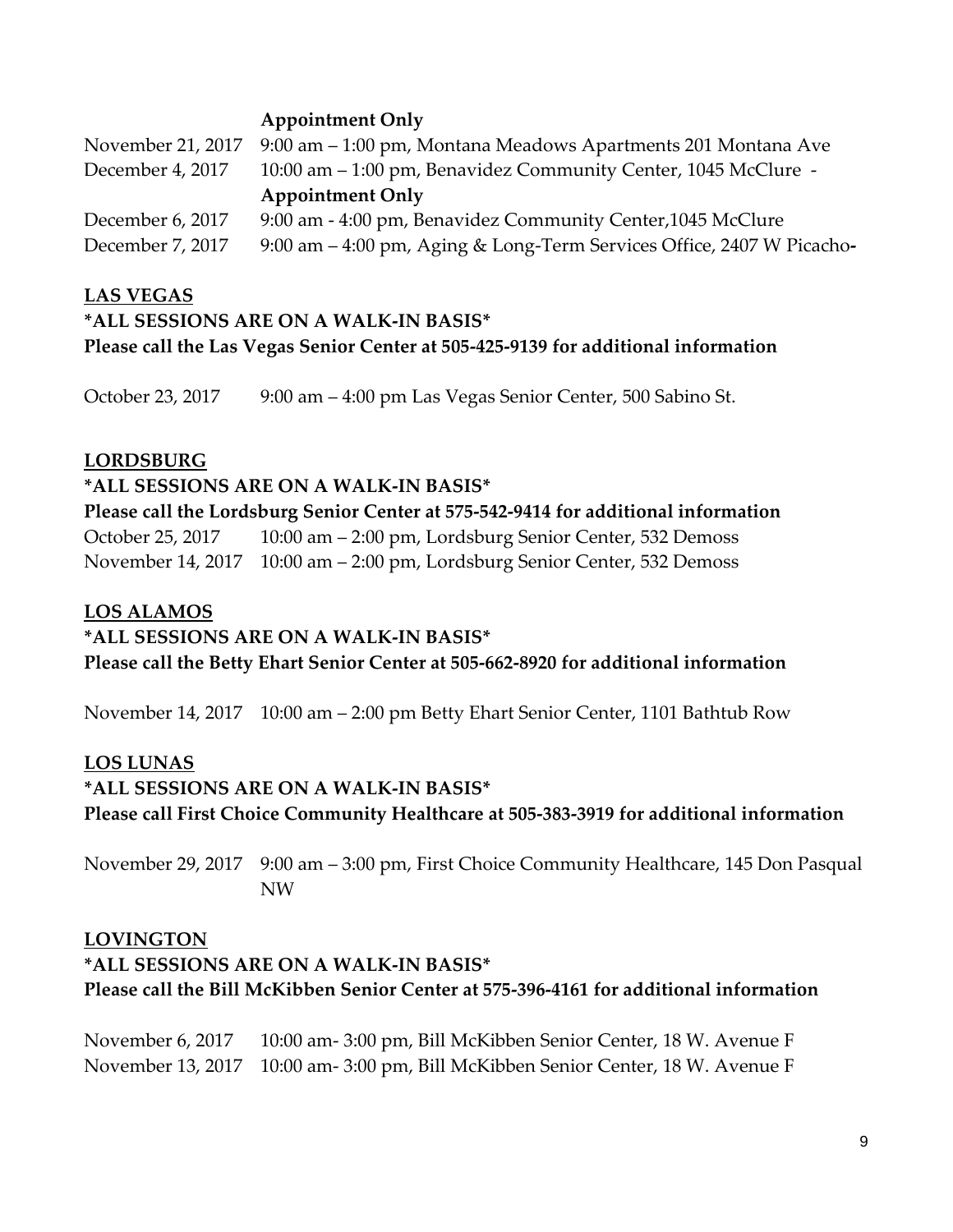# **MESCALERO \*ALL SESSIONS ARE ON A WALK-IN BASIS\* Please call the Mescalero Elderly Center at 575-464-1614 for additional information**

October 18, 2017 9:00 am- 2:00 pm, Mescalero Elderly Center, 456 Lipan Ave. November 15, 2017 9:00 am- 2:00 pm, Mescalero Elderly Center, 456 Lipan Ave.

### **MORA**

# **\*ALL SESSIONS ARE ON A WALK-IN BASIS\* Please call the Mora Senior Center at 575-387-2279 for additional information**

October 24, 2017 10:00 am – 3:00 pm Mora Senior Center, 13 Court House Road

### **MORIARTY**

# **\*ALL SESSIONS ARE ON A WALK-IN BASIS\* Please call the Bethel Store House at 505-383-3919 for additional information**

November 7, 2017 8:30 am – 11:00 am, Bethel Community Store House, 1719 4th St. December 5, 2017 8:30 am – 11:00 am, Bethel Community Store House, 1719 4th St.

### **MOSQUERO**

### **\*ALL SESSIONS ARE ON A WALK-IN BASIS\***

**Please call the Mosquero Senior Center at 575-673-2310 for additional information**

October 31, 2017 10:00 am – 2:00 pm Mosquero Senior Center, 24 Main St

# **OHKAY OWINGEH PUEBLO**

**\*ALL SESSIONS ARE ON A WALK-IN BASIS\* Please call Ohkay Owingeh Pueblo Senior Center at 505-852-4516 for additional information**

November 29, 2017 10:00 am – 2:00 pm Ohkay Owingeh Pueblo Senior Center, 217 N Cross Road Place

### **PECOS**

# **\*ALL SESSIONS ARE ON A WALK-IN BASIS\* Please call the Pecos Valley Senior Center at 505-757-3000 for additional information**

November 7, 2017 9:00 am – 3:00 pm Pecos Valley Senior Center, State Road 2223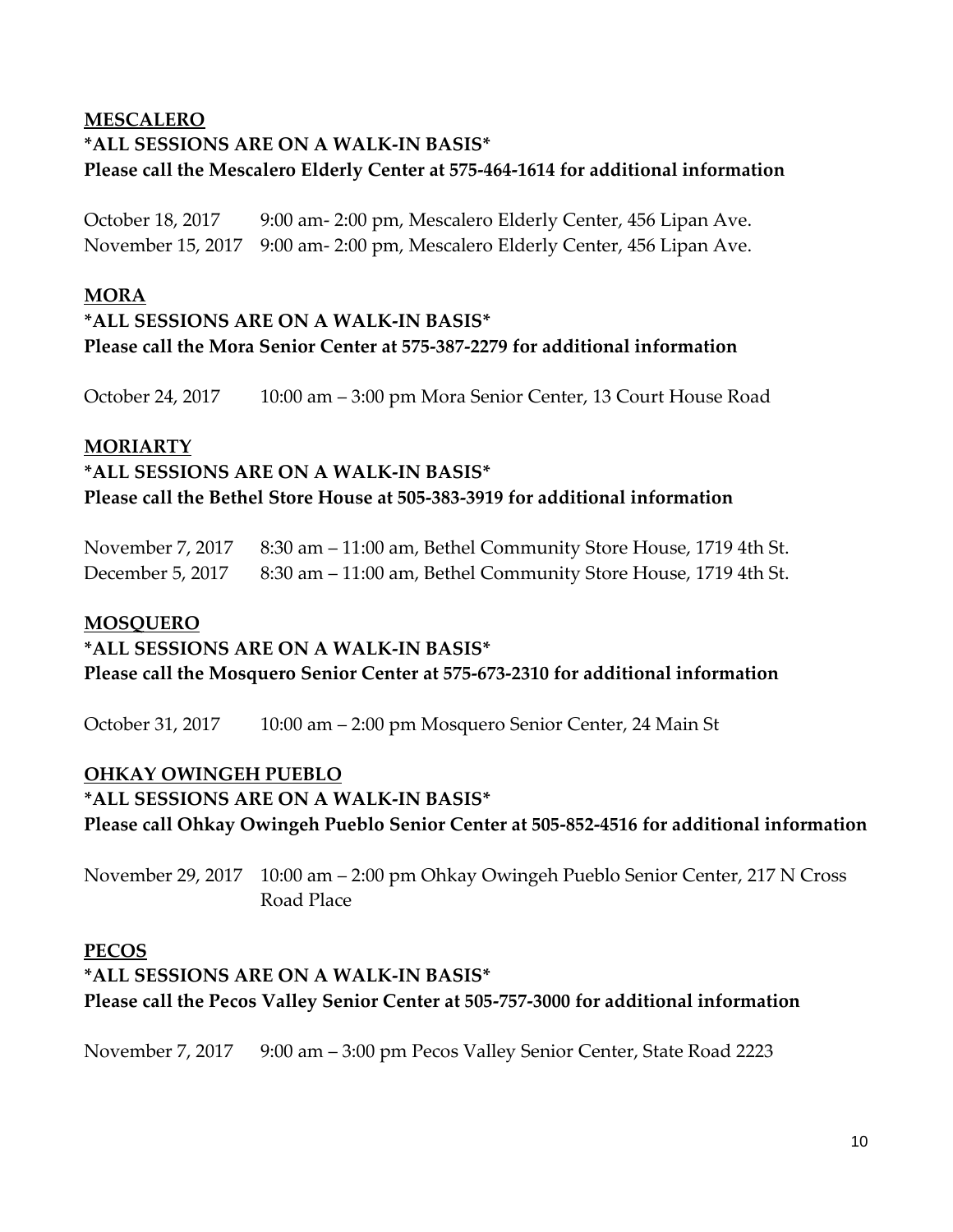# **PICURIS PUEBLO \*ALL SESSIONS ARE ON A WALK-IN BASIS\* Please call the Picuris Pueblo Senior Center at 575-587-2116 for additional information**

November 1, 2017 10:00 am – 2:00 pm Picuris Pueblo Senior Center, Buffalo Trail

### **POJOAQUE PUEBLO**

# **\*ALL SESSIONS ARE ON A WALK-IN BASIS\* Please call the Pojoaque Pueblo Senior Center at 505-455-2240 for additional information**

November 30, 2017 9:00 am – 3:00 pm Pojoaque Pueblo Senior Center, 106 Lightning Loop

### **PORTALES**

**\*ALL SESSIONS ARE ON A WALK-IN BASIS\* Please call La Casa De Los Abuelitos at 575-356-5056 for additional information Please call the Community Services Center at 575-356-8576 for additional information**

November 7, 2017 10:00 am- 3:00 pm, La Casa De Los Abuelitos, 1515 W. Fir St. November 27, 2017 10:00 am- 3:00 pm, Community Services Center, 1100 Community Way

### **QUEMADO**

# **\*ALL SESSIONS ARE ON A WALK-IN BASIS\* Please call the Quemado Senior Center at 575-773-4820 for additional information**

November 30, 2017 10:00 am – 2:00 pm, Quemado Senior Center, County Rd. #A028

### **RATON**

# **\*ALL SESSIONS ARE ON A WALK-IN BASIS\* Please call the Raton Senior Center at 575-445-3278 for additional information**

October 17, 2017 10:00 am – 2:00 pm Raton Senior Center, 230 4<sup>th</sup> Ave

### **RESERVE**

### **\*ALL SESSIONS ARE ON A WALK-IN BASIS\* Please call the Reserve Senior Center at 575-533-6876 for additional information**

December 1, 2017 10:00 am – 2:00 pm, Reserve Senior Center, 12 Ella St.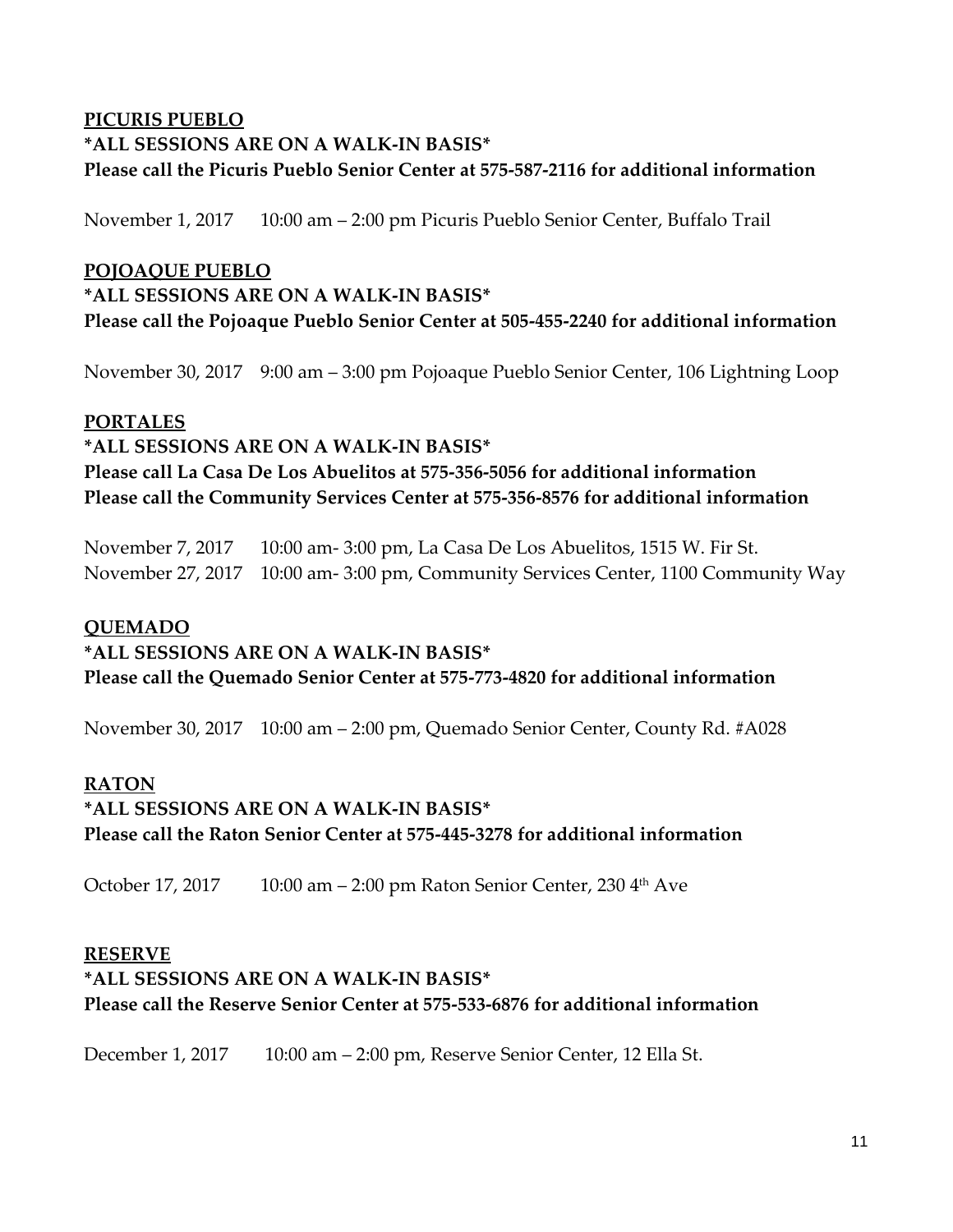# **RIO RANCHO \*ALL SESSIONS ARE ON A WALK-IN BASIS, EXCEPT THOSE MARKED AS APPOINTMENT ONLY\***

# **Please call the Meadowlark Senior Center at 505-891-5018 for an appointment or sign up at the front desk**

**Please call for 505-383-3919 additional information**

| October 24, 2017 | 10:00 am – 2:30 pm, Meadowlark Senior Center, 4330 Meadowlark Ln. SE                   |
|------------------|----------------------------------------------------------------------------------------|
|                  | - Appointment Only                                                                     |
|                  | November 3, 2017 12:00 pm – 4:30 pm, Esther Bone Library, 950 Pinetree Rd. SE          |
|                  | November 28, 2017 10:00 am – 2:30 pm, Meadowlark Senior Center, 4330 Meadowlark Ln. SE |
|                  | - Appointment Only                                                                     |

### **ROSWELL**

### **\*ALL SESSIONS ARE ON A WALK-IN BASIS\***

**Please call the Roswell Senior Circle at 575-623-2311 for additional information Please call the Roswell ALTSD Office at 575-627-5358 for additional information regarding the Rowell Health Office**

**Please call the Roswell Joy Center at 575-623-4866 for additional information Please call the Roswell Adult Center at 575-624-6718 for additional information Please call the Summit Apartments at 575-622-4646 for additional information**

| November 2, 2017  | 10:00 am- 3:00 pm, Roswell Senior Circle, 2801 N. Main St. Suite D |
|-------------------|--------------------------------------------------------------------|
| November 9, 2017  | 10:00 am- 3:00 pm, Roswell Health Office , 200 E. Chisum St.       |
| November 20, 2017 | 10:00 am-3:00 pm, Roswell Joy Center, 1822 N. Montana Ave.         |
| November 21, 2017 | 10:00 am- 3:00 pm, Roswell Health Office , 200 E. Chisum St.       |
| November 22, 2017 | 10:00 am- 3:00 pm, Roswell Health Office , 200 E. Chisum St.       |
| December 4, 2017  | 10:00 am- 3:00 pm, Roswell Adult Center, 807 N. Missouri Ave.      |
| December 6, 2017  | 10:00 am- 3:00 pm, Summit Apartments, 1600 W. Summit St.           |
| December 7, 2017  | 10:00 am- 3:00 pm, Roswell Health Office , 200 E. Chisum St.       |

### **ROY**

# **\*ALL SESSIONS ARE ON A WALK-IN BASIS\* Please call 575-485-2639 for additional information**

October 30, 2017 10:00am – 1:30 pm Roy Senior Center, 415 Chicosa St.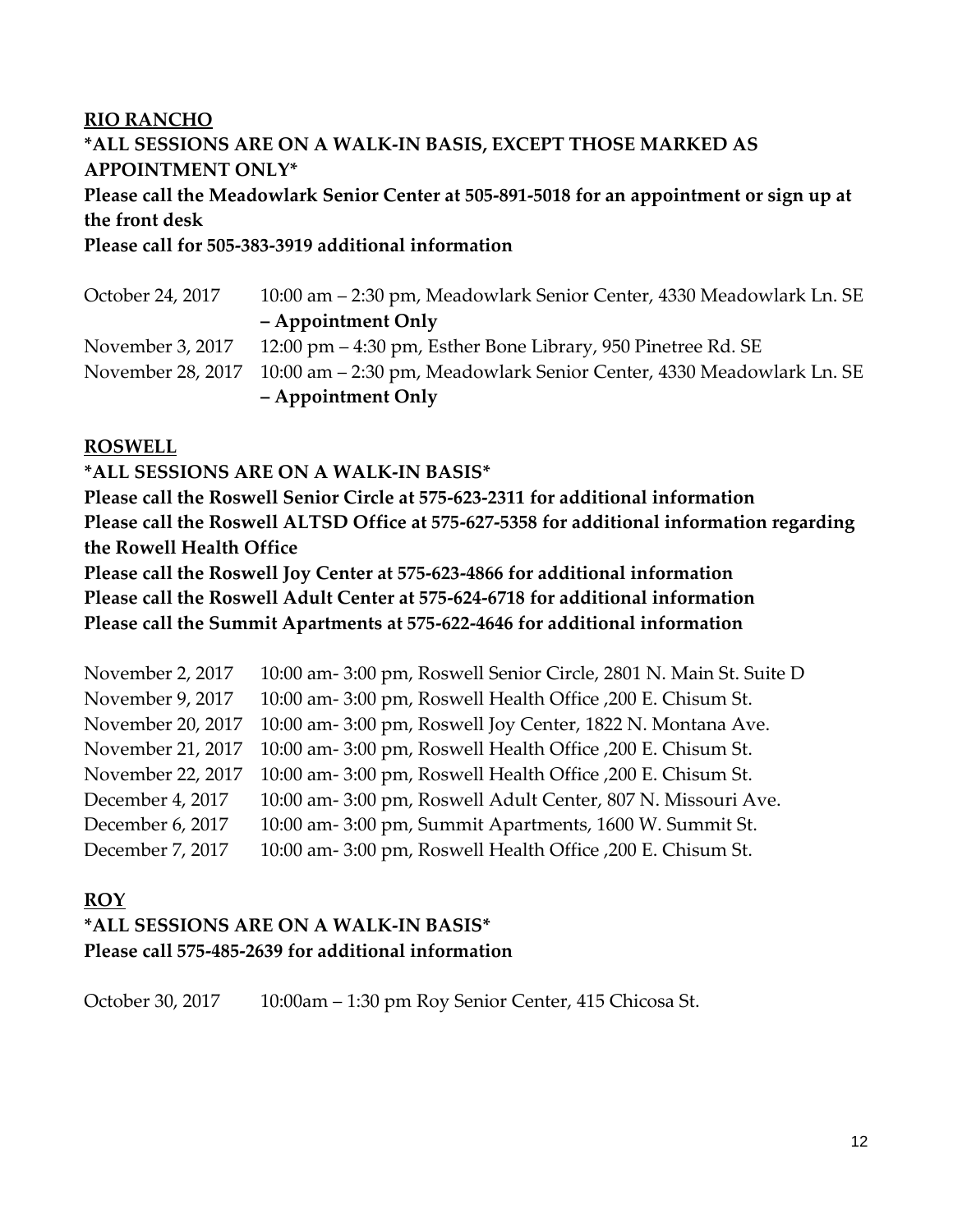### **RUIDOSO**

### **\*ALL SESSIONS ARE ON A WALK-IN BASIS\***

# **Please call the Community Services Center at 575-257-4565 for additional information Please call the Ruidoso Downs Senior Center at 575-378-4659 for additional information**

October 16, 2017 9:30 am- 3:00 pm, Community Services Center, 501 Sudderth Dr. November 16, 2017 10:00 am- 3:00 pm, Ruidoso Downs Senior Center, 26337 Hwy. 70 W

### **SAN FELIPE PUEBLO**

# **\*ALL SESSIONS ARE ON A WALK-IN BASIS\* Please call the San Felipe Senior Center at 505-867-2349 for additional information**

December 7, 2017 9:00 am- 2:00 pm, San Felipe Senior Center, 5 Cedar Rd.

# **SANDIA PUEBLO \*ALL SESSIONS ARE ON A WALK-IN BASIS\* Please call the Sandia Community Center at 505-867-3317 for additional information**

December 4, 2017 10:00 am- 3:00 pm, Sandia Community Center, 481 Sandia Loop

# **SANTA ANA PUEBLO**

**\*ALL SESSIONS ARE ON A WALK-IN BASIS\* Please call for additional information- 505-771-6746**

November 29, 2017 10:00 am- 3:00 pm- Santa Ana Senior Center, 2 Dove Rd.

### **SANTA FE**

### **\*ALL SESSIONS ARE ON A WALK-IN BASIS, EXCEPT THOSE MARKED AS APPOINTMENT ONLY\***

**Please call the Resource Center at 800-432-2080 for additional information Please call the Mary Esther Gonzales Senior Center at 505-955-4721 for Appointment Please call Encino Villa Housing at 505-989-7271 for additional information Please call the Luisa Senior Center at 505-955-4717 for additional information Please call the Pasa Tiempo Senior Center at 505-955-6433 for additional information**

| Oct 15-Dec 7, 2017 | 8:00 am - 5:00 pm, Monday - Friday, Resource Center, 2550 Cerrillos Rd. |
|--------------------|-------------------------------------------------------------------------|
| October 18, 2017   | Mary Esther Gonzales Senior Center, 1121 Alto St - Appointment Only     |
| October 25, 2017   | Mary Esther Gonzales Senior Center, 1121 Alto St - Appointment Only     |
| November 1, 2017   | Mary Esther Gonzales Senior Center, 1121 Alto St - Appointment Only     |
| November 8, 2017   | Mary Esther Gonzales Senior Center, 1121 Alto St - Appointment Only     |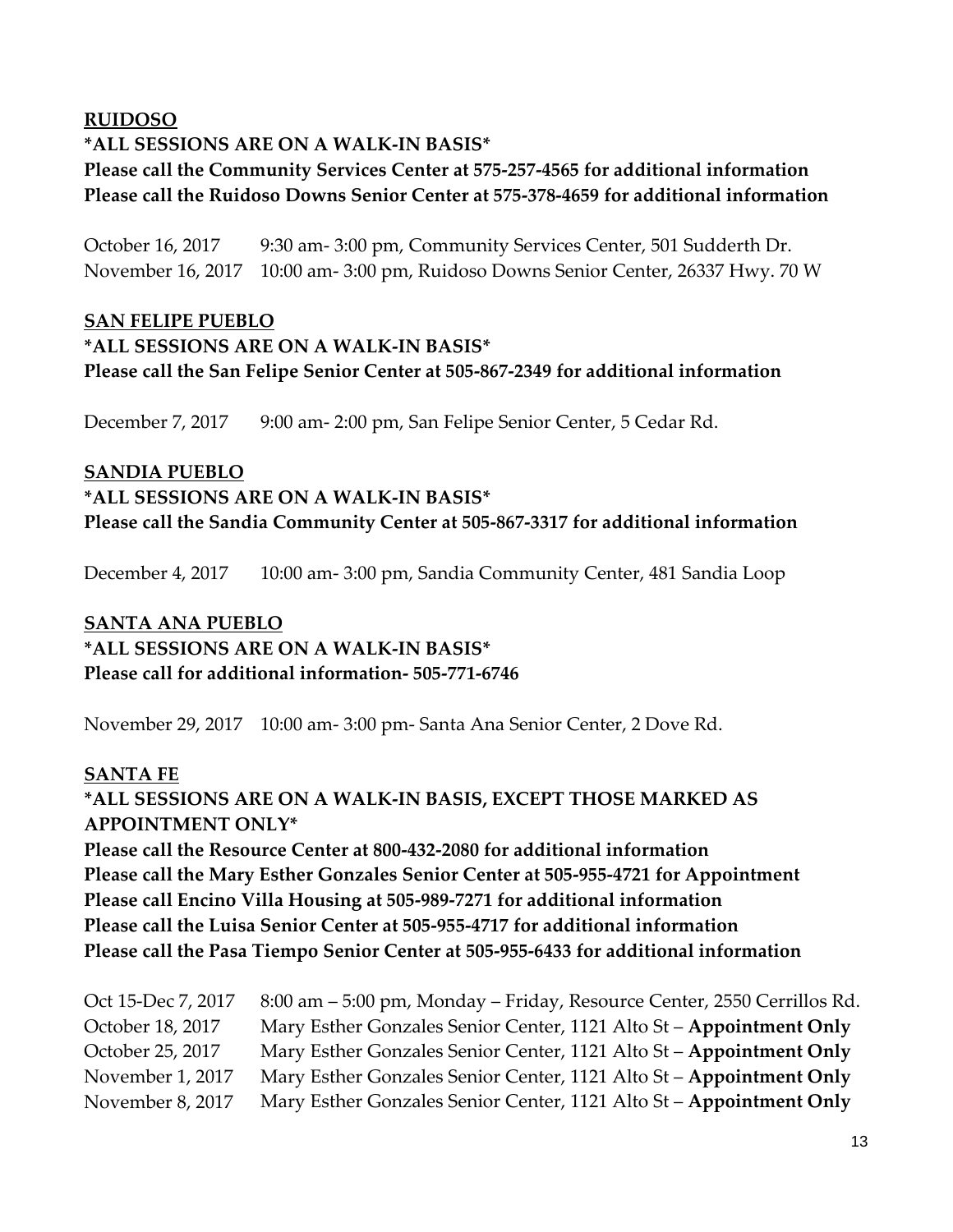| November 8, 2017  | 9:00 am – 3:00 pm Encino Villa Housing, 1501 Montano St                               |
|-------------------|---------------------------------------------------------------------------------------|
| November 9, 2017  | 9:00 am - 3:00 pm Louisa Senior Center, 1500 Luisa St.                                |
| November 13, 2017 | 9:00 am – 3:00 pm Pasa Tiempo Senior Center, 664 Alta Vista St.                       |
|                   | November 15, 2017 Mary Esther Gonzales Senior Center, 1121 Alto St – Appointment Only |
|                   | November 22, 2017 Mary Esther Gonzales Senior Center, 1121 Alto St – Appointment Only |
| November 29, 2017 | Mary Esther Gonzales Senior Center, 1121 Alto St - Appointment Only                   |
| December 6, 2017  | Mary Esther Gonzales. Senior Center, 1121 Alto St - Appointment Only                  |

### **SANTA ROSA**

### **\*ALL SESSIONS ARE ON A WALK-IN BASIS\* Please call the Santa Rosa Senior Center at 575-472-5248 for additional information**

November 28, 2017 10:00 am – 2:00 pm Santa Rosa Senior Center, 550 River Road

#### **SANTO DOMINGO PUEBLO**

#### **\*ALL SESSIONS ARE ON A WALK-IN BASIS\***

**Please call the Santo Domingo Senior Center at 505-465-2195 for additional information**

December 5, 2017 10:00 am- 2:00 pm, Santo Domingo Senior Center, 10 Tesuque St., Behind Post Office

### **SHIPROCK**

#### **\*ALL SESSIONS ARE ON A WALK-IN BASIS\***

**Please call the Shiprock Senior Center at 505-368-1560 for additional information Please call the Hogback Senior Center at 505-368-1474 for additional information**

| October 23, 2017 | 10:00 am-3:00 pm- Shiprock Senior Center, HWY 491, 2 Miles from |
|------------------|-----------------------------------------------------------------|
|                  | <b>Chapter House</b>                                            |
| October 25, 2017 | 10:00 am-3:00 pm- Hogback Senior Center, 2710 HWY US 64, Behind |
|                  | <b>Flowing Water Casino</b>                                     |

#### **SILVER CITY**

### **\*ALL SESSIONS ARE ON A WALK-IN BASIS\* Please call Stephanie Lazarin at 505-699-1853 for additional information**

October 23, 2017 10:00 am – 2:00 pm, Silver City Senior Center, 2610 N. Silver St November 13, 2017 10:00 am - 2:00 pm, HMS Clinic, 110 W. 11<sup>th</sup> Street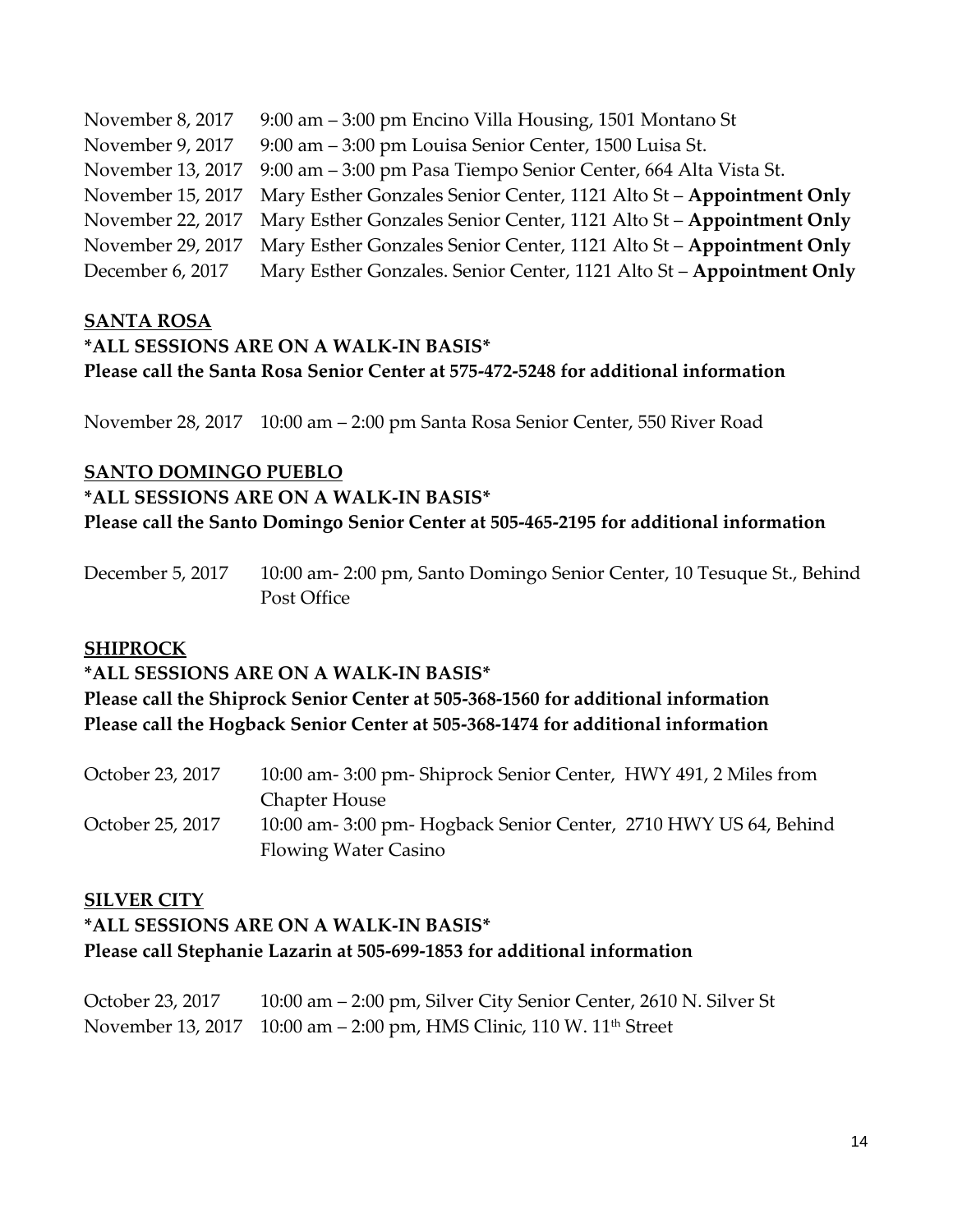# **SOCORRO \*ALL SESSIONS ARE ON A WALK-IN BASIS\* Please call 505-383-3919 for additional information**

November 14, 2017 9:00 am – 2:00 pm, Socorro Senior Center, 1410 Ake Ave. December 5, 2017 10:00 am – 2:00 pm Magdalena Senior Center, 500 9th St.

### **SPRINGER**

### **\*ALL SESSIONS ARE ON A WALK-IN BASIS\* Please call the Springer Senior Center at 575-483-5900 for additional information**

October 18, 2017 9:00 AM – 3:00 PM Springer Senior Center, 504 Maxwell Ave

### **T OR C**

# **\*ALL SESSIONS ARE ON A WALK-IN BASIS\***

**Please call the T or C Senior Center at 575-894-6641 for additional information**

| October 26, 2017 | 10:00 am $-$ 3:00 pm, T or C Senior Center, 360 W. Fourth St     |
|------------------|------------------------------------------------------------------|
| December 5, 2017 | 10:00 am $-$ 2:00 pm, T or C Senior Housing, 165 N Silver street |

# **TAOS**

### **\*ALL SESSIONS ARE ON A WALK-IN BASIS\***

**Please call the Taos Senior Center at 575-758-4091 for additional information Please call the St. James Episcopal Church at 575-758-2790 for additional information**

October 25, 2017 9:00 am - 3:00 pm Taos Senior Center, 601 Lovato Place October 26, 2017 9:00 am – 3:00 pm St. James Episcopal Church, 208 Camino De Santiago

### **TATUM**

# **\*ALL SESSIONS ARE ON A WALK-IN BASIS\* Please call the Tatum Senior Center at 575-398-7654 for additional information**

November 30, 2017 10:00 am- 3:00 pm, Tatum Senior Center, 121 S. Avenue A

### **TIERRA AMARILLA**

# **\*ALL SESSIONS ARE ON A WALK-IN BASIS\* Please call the Tierra Amarilla Senior Center at 575-588-7731 for additional information**

November 1, 2017 10:00 am- 2:00 pm, Tierra Amarilla Senior Center, State Rd. 162 , HS#113-A